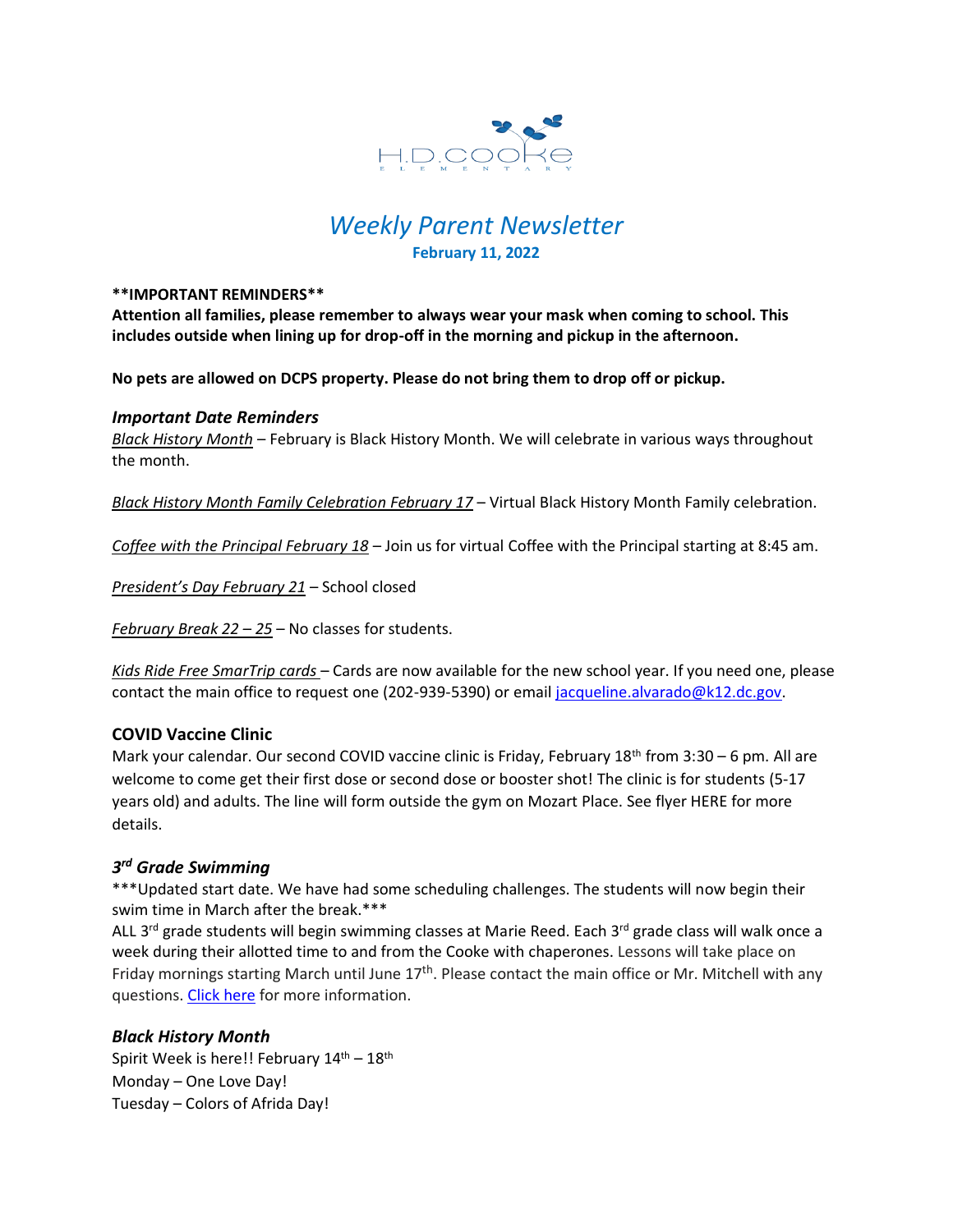Wednesday – Black Athlete Sports Day! Thursday – HBCU Day! Friday – Culture Day!

## *DCPS Telephone Townhall*

The Bowser Administration will be providing updates on the DCPS COVID-19 Protocol Updates among other critical recovery efforts and district priorities. Join DCPS Leadership on Wednesdays at 5:00pm for a Community Telephone Townhall series on the DCPS COVID-19 Protocols.

Teletownhall dial-in details below: Dial-in: 844-881-1314 \*No Passcode Required\*

Dates:

- Monday, February 14 at 5:00PM
- Wednesday, March 30 at 5:00PM
- Wednesday, April 27 at 5:00PM
- Wednesday, May 25 at 5:00PM

### **Targeted ECE (PreK 3 and 4) Weekly Testing**

Students in PK3 and PK4 will be provided with a rapid test each week and will be required to upload their results each Sunday before returning to the classroom. Kindergarten students will also be receiving weekly test kits and are highly encouraged to test each week.

Also, as part of our weekly testing program, we are implementing a **test-to-stay pilot program for Pre-K students.** Test to Stay for Pre-K classrooms will go into effect should a student test positive through the required weekly testing each Sunday. This means that all students in the classroom who tested negative can attend school

For more information and to upload your results here by 3 pm 24 hours prior to returning to school: <https://dcpsreopenstrong.com/testing/>

#### *COVID-19 Student Vaccination Status*

Please complete **[this form](https://forms.office.com/r/LReDit2A2c)** if your student has received the COVID-19 vaccination. Completing this form is completely OPTIONAL. This information will only be used to help us determine close contact quarantine for your student.

Vaccinated students who are in close contact to someone who tests positive for COVID-19 do NOT need to quarantine if they are not showing symptoms but are recommended to take a test between 3 and 5 days after they are exposed. Please contact the main office (202-939-5390) if you have any questions.

Form can also be found here:<https://forms.office.com/r/LReDit2A2c>

#### *Chronic Absenteeism Reduction Effort or CARE*

At DC Public Schools (DCPS), we value the health and wellbeing of our students. We know that students who are healthy are better able to come to school and learn. We are pleased to share that DCPS is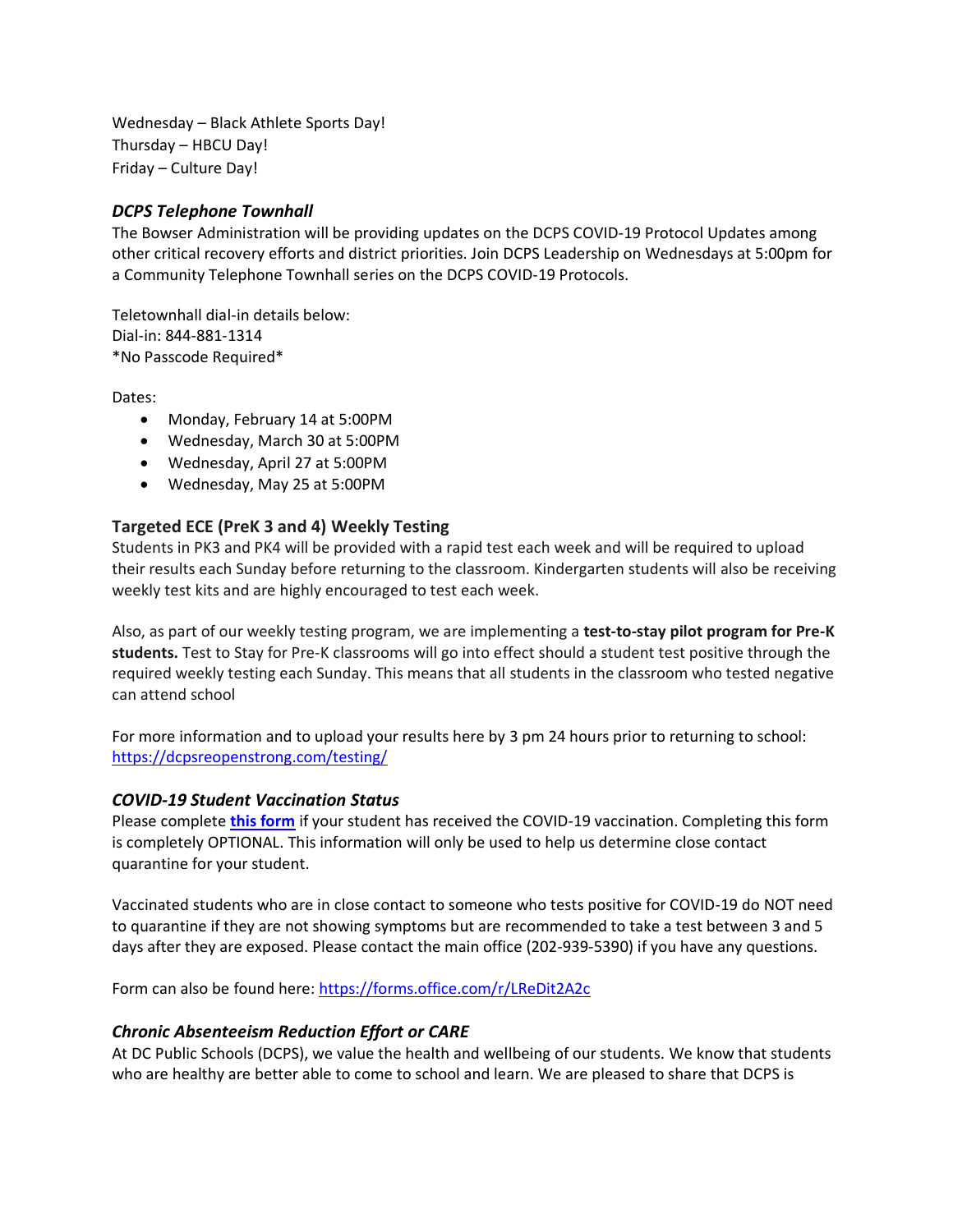partnering with local doctors, nurses, and the DC Department of Health on a project to support our students' health and attendance in school.

Through the project -- which is called the Chronic Absenteeism Reduction Effort or CARE – parents or guardians can give permission to DCPS to securely share attendance information with their child's doctor(s), nurse(s), and medical office staff. This information will help these healthcare professionals to provide special outreach and medical attention to children that might be missing school and their families

[Click HERE](https://dcps.dc.gov/sites/default/files/dc/sites/dcps/page_content/attachments/CARE_Enrollment_packet_-_ENGLISH.pdf) for more information.

#### *WiFi Available*

Are you in need of WiFi at home for any reason? We have a limited amount of WiFi hotspots. If you would like to request one, please contact Ms. Jackie Alvarado in the main office (202-939-5390) or email: [jacqueline.alvarado@k12.dc.gov.](mailto:jacqueline.alvarado@k12.dc.gov)

#### *Asymptomatic Testing*

We tested students on Wednesday, February 9th. We tested 80 students and one sample came back positive. All affected students and staff have been notified.

Watch this video to learn more about how student testing happens at school with ST3 [\(English](https://urldefense.proofpoint.com/v2/url?u=https-3A__rise.articulate.com_share_-2Dq6MdIeo2V42boWuOGTu8i4-2DcT9E-5Fpjy-23_lessons_QicMYr-5FNcrCg54C5EtRyuC-2DwHJjQQVR2&d=DwMFAg&c=euGZstcaTDllvimEN8b7jXrwqOf-v5A_CdpgnVfiiMM&r=r7MsakikdNxOh-N_Ssj9mdJUMRjWvhYw18Eqx42UE40&m=-vbhK74dxdF3UGFM3KXX_Mk-PGWZWrPZHiFLh_rcYM0&s=470EC6i3UbApDRfaxDIuMzBPFqhzK2pNSc-krTjYzOw&e=) and [Spanish\)](https://urldefense.proofpoint.com/v2/url?u=https-3A__youtu.be_PRaXjkFlGGQ&d=DwMFAg&c=euGZstcaTDllvimEN8b7jXrwqOf-v5A_CdpgnVfiiMM&r=r7MsakikdNxOh-N_Ssj9mdJUMRjWvhYw18Eqx42UE40&m=-vbhK74dxdF3UGFM3KXX_Mk-PGWZWrPZHiFLh_rcYM0&s=yCXksETv2O2ZulcBl9cazNcOvmB9Inp-drZAlbuFkaw&e=).

Please click [here](https://shieldt3k12portal.pointnclick.com/login_login.aspx) to access the Testing Patient Portal where you can see test results for your student (if/when they are tested).

If you are having trouble accessing your students' test results, please contact the ST3 Support Line at 833-762-0762 or please email them at [DCPSCOVIDTesting@dc.gov.](mailto:DCPSCOVIDTesting@dc.gov)

#### *Early Dismissal*

Reminder that if you need to pick up your student early from school, you must notify the main office by 2:45 pm. Students will not be dismissed after 2:45 pm.

#### *Visiting the School*

Anyone needing to come to school to talk to someone in main office must have a scheduled appointment. Visitors are not allowed at school without an appointment at this time. All visitors will be asked the health questions before entering the building. To make an appointment, please contact your students teacher or the main office at 202-939-5390 or you can send an email to Ms. Emma Amaya [\(emma.amaya@k12.dc.gov\)](mailto:emma.amaya@k12.dc.gov) or Ms. Jackie [\(Jacqueline.alvarado@k12.dc.gov\)](mailto:Jacqueline.alvarado@k12.dc.gov).

#### *Stay in Connected!*

Visit our website: <https://www.hdcookeschool.org/>

Follow us on Social Media: <https://www.facebook.com/HDCookeES> <https://www.instagram.com/hdcookees/>